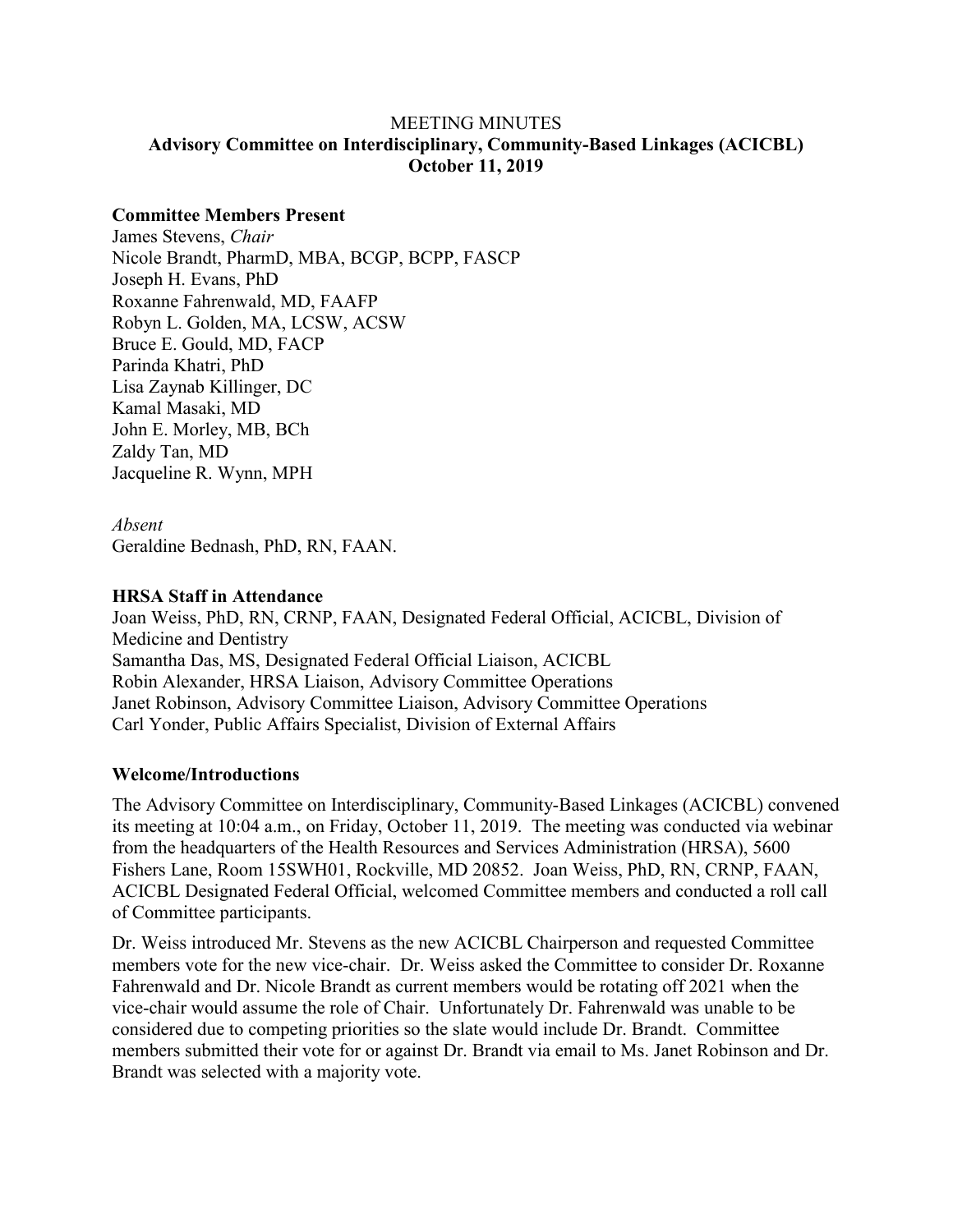Dr. Weiss added that there had been a discrepancy in member term end dates between HRSA and HHS records, where all approved terms ended earlier than previously confirmed (except Mr. Stevens, Dr. Bednash, Dr. Khatri, Dr. Brandt, and Dr. Fahrenwald). Dr. Teri Kennedy, Ms. Sandra Pope, and Dr. Katherine Erwin had terms that expired on October 1, 2019 prior to that October 11, 2019 meeting, while other members had terms ending on December 30, 2019. Dr. Weiss announced planned extensions for members to stay on the Committee until June 2020. She added that members interested in another three-year term appointment would need to email her an updated CV by October 31, 2019. She also explained a change in the agenda to allow for Dr. Kennedy to discuss a draft letter on accreditation recommendations in the ACICBL 17<sup>th</sup> report under public comment because her term expired prior to the meeting on October 1, 2019.

## **Public Comment**

Mr. James Stevens assumed his new position as ACICBL Chairperson and opened the floor for public comment. Dr. Teri Kennedy introduced herself as the immediate past Chair of ACICBL and stated she was sharing her thoughts that day as a public citizen. She presented a draft letter for the Committee to consider that encouraged curricular and accreditation agencies to adopt an age-friendly approach, alongside the release of ACICBL's 17<sup>th</sup> report. Dr. Kennedy explained that she worked with Dr. Bednash to draft the letter, while Dr. Weiss provided guidance on structure. The letter is addressed to the Health Professions Accreditors Collaborative (HPAC), a group of health professions creditors who developed a report in 2019 with guidance in quality education for health professions with the National Center for Interprofessional Practice and Education. Dr. Kennedy explained the contents of the letter as: (1) outlining the importance of their 2019 guidance report; (2) stating ACICBL encouraged HPAC to consider further modifications to integrate age-friendly, inter-professional principals to prepare the future healthcare workforce; (3) outlining ACICBL's  $17<sup>th</sup>$  report that will be enclosed with the letter; (4) framing this as an opportunity to meet the complex needs of aging populations across their lifespan; and (5) concluding with ACICBL's two recommendations from their  $17<sup>th</sup>$  report. The draft letter would be shared with the Committee at a later date.

Mr. Stevens asked when the finalized letter would need to be sent and Dr. Kennedy suggested within the next month. She added that the ACICBL  $17<sup>th</sup>$  report has been receiving very broad, national attention. Dr. Nicole Brandt thanked Dr. Kennedy for her service and time as ACICBL Chairperson.

Dr. Kennedy also gave a summary of conversations she had regarding the  $17<sup>th</sup>$  report with three professional groups, specifically:

- *BHW Associate Administrator, Dr. Luis Padilla:* Dr. Kennedy identified how the Geriatrics Workforce Enhancement Program and Geriatrics Academic Career Award Program already encourage integrated care through updated language in their Notice of Funding Opportunity (NOFO) announcements. She encouraged HRSA policy staff to incorporate age-friendly concepts in upcoming NOFOs and acknowledged it could take some time to reflect the same changes NOFOs for the Area Health Education Centers Program and Behavioral Health Workforce Education and Training Program.
- *The Health and Aging Policy Fellow Alumni group at the Gerontological Society of America (GSA):* Dr. Kennedy stated that she co-leads a special interest sub-group that is focusing on connecting all the different "age-friendly" initiatives that are currently in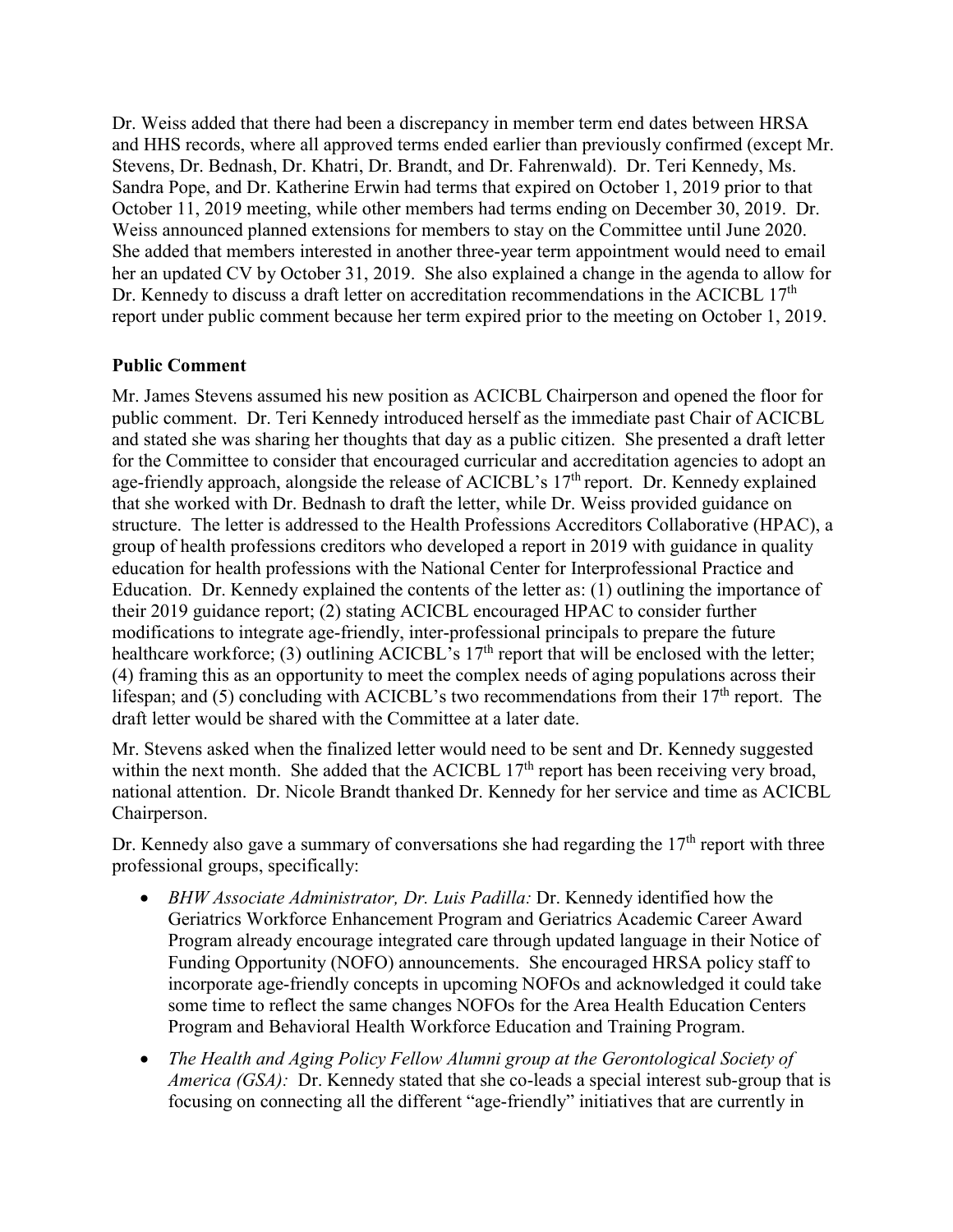cities, communities, dementia-friendly communities, universities, and health systems. She explained that the sub-group was looking more holistically across the community, university, and health system; and researching ways to have those groups work more collaboratively for collective impact. At that meeting, Dr. Kennedy shared information from the Committee's  $17<sup>th</sup>$  report with the representative from the John A. Hartford Foundation.

• *The National Rural Health Association Conference in Kansas City:*Dr. Kennedy emphasized there was great interest by the National Rural Health Association in adopting age-friendly health system principles outlined in the Committee's  $17<sup>th</sup>$  report as it applied to the rural frontier and underserved communities. She received feedback that implementation of the principles may be difficult as there are unique challenges and different priorities in rural communities, so more guidance is needed on how to best tailor the approaches to be instituted within those communities.

There were no other public comments.

# **Business Meeting**

Mr. Stevens led a motion to adopt the minutes from the meeting on August 14, 2019, seconded by Dr. Joseph Evans. There were no edits, a vote was conducted, and the minutes were unanimously adopted by the Committee.

## **Committee discussion on the 18th Report to Congress**

Mr. Stevens invited Dr. Bruce Gould to lead discussions on the 18<sup>th</sup> Report. Mr. Stevens led a motion to adopt the 18<sup>th</sup> Report with inclusion of Dr. Gould's minor edits, seconded by Dr. Lisa Killinger, and the Committee proceeded to review Dr. Gould's grammatical and stylistic edits. Dr. Gould also suggested an update in wording of the Committee's recommendations to consider "root causes" alongside "risk factors". The Committee's discussions were postponed until after the next presentation in the agenda.

## **Presentation by Dr. Luis Padilla, Bureau of Health Workforce Associate Administrator**

This presentation, titled "Discussion for 18th Report" outlined Bureau of Health Workforce (BHW) programs and investments pertinent to incorporating population health into primary health care, with the hopes of better informing the Committee on existing knowledge gaps that they might address in the report. Dr. Padilla commended the Committee for their recommendations in the 18th Report on incorporating public and population health into training current and future clinicians and suggested the Committee comment on specific policy changes that might facilitate the change that are proposing in their recommendations.

In his overview of the U.S. health workforce, Dr. Padilla described healthcare provider shortages across the country and increasing demand for health care occupations by an aging population. He explained that BHW frames their programs with the goal to increase access, supply, distribution, and quality of the health workforce to meet this need and acknowledged that they needed academic and community-based partners to further work. He highlighted BHW's approach on incentivizing providers to choose careers in primary care and to practice in rural and underserved areas, and outlined how BHW's budget has changed over the years for some of its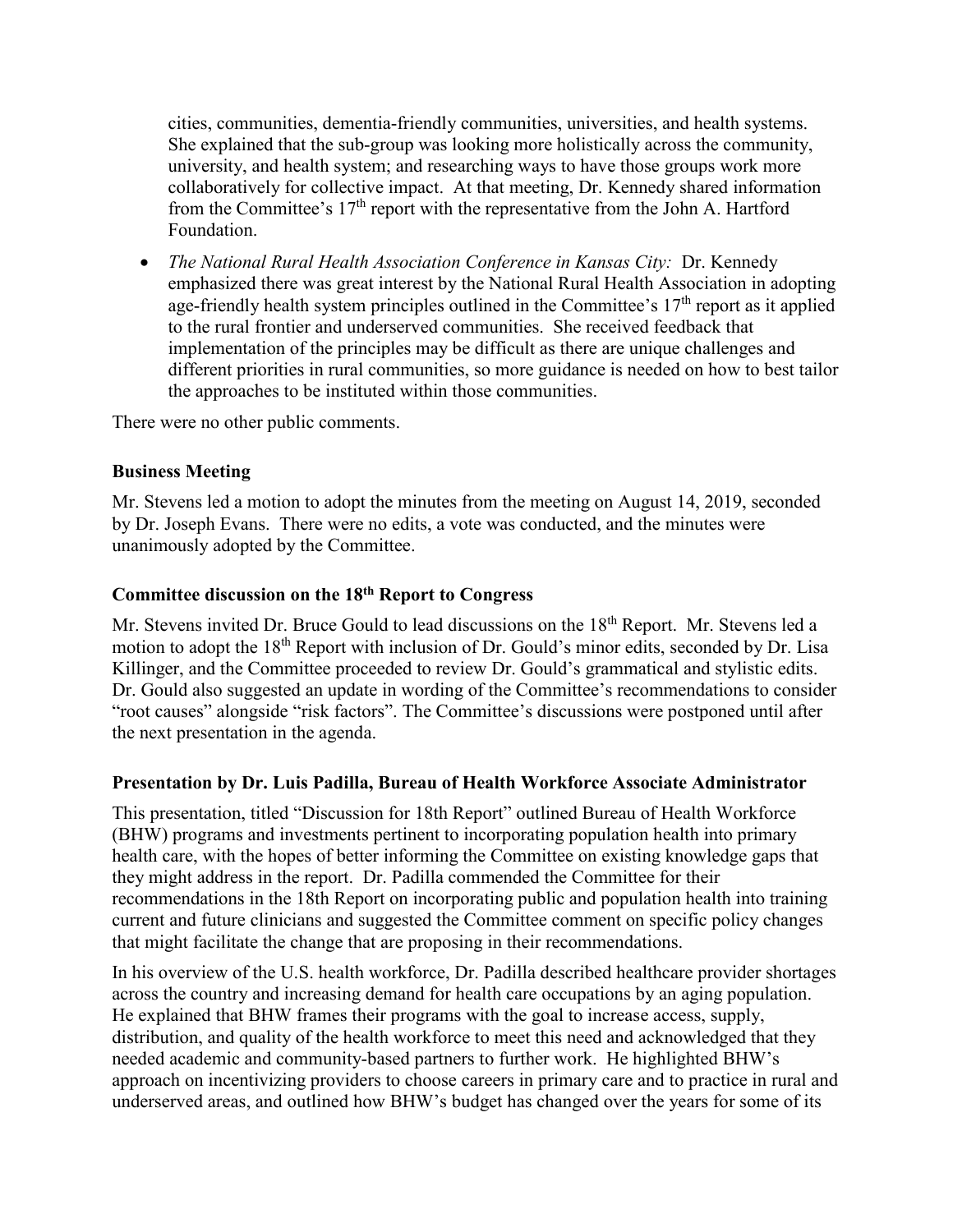major programs. Dr. Padilla also described in detail additional BHW investments in medicine, geriatrics, career pathways, and nursing. He emphasized how BHW was leveraging the data across their programs to make informed decisions for improvement. He stated that this data is publically accessible through the health professions training programs dashboard, clinician tracking initiative, and the BHW Workforce Connector, with no additional reporting requirements for grantees. He concluded his presentation with an outline of future investments that BHW wanted to undertake in fiscal year 2020, such as growing their grantee pool, collaborating across Bureaus and Offices in HRSA, and sharing data on additional workforce projections.

Dr. Padilla opened the floor for discussion.

Dr. Fahrenwald shared she was a former scholar in the National Health Service Corps and wondered if there was any way to loosen the cap imposed by Centers for Medicare and Medicaid Services (CMS) on residency positions, with the view that it might lead to more primary care residency programs. She added appreciation for HRSA's continued funding support for Teaching Health Center Graduate Medical Education (THCGME). Dr. Padilla confirmed that HRSA continued to advocate for funding and expansion of their THCGME program.

Dr. Brandt asked how professionals in education and health promotion might leverage BHW's data to create a network for being faculty or mentors for others. Dr. Padilla responded by highlighting the BHW Workforce Connector that allows sites to advertise job and training opportunities. He added that BHW was looking into how to expand the networking capabilities that the platform already offered and asked Dr. Brandt for suggestions.

When Dr. Gould asked about the possibility of redistributing unused sub-specialty residency training dollars to primary care residency training, Dr. Padilla informed him that three BHW leaders were at the National Academy of Science that day to discuss graduate medical education outcomes and measures, as well as expanding primary care residency slots a working session with that day. When Dr. Gould also asked if Dr. Padilla could encourage the Association of American Medical Colleges (AAMC) to be more supportive of primary care, Dr. Padilla confirmed he already did so at a different meeting and in turn, encouraged medical colleges to do the same. He added that BHW was preparing an update to their primary care projection report from 2016 that would include urban and rural cuts of the data at national and state level. He hopes the data would signal to policymakers and appropriators the desperate need to address primary care shortages.

Dr. Golden asked Dr. Padilla to speak about the role of social workers in primary care. He confirmed that social work is an integral part of primary care and added that BHW focuses on access to health care, distribution, and addressing shortages. Dr. Padilla explained that BHW is trying to innovate in several areas including telehealth, patient navigators, peer counselor, community health workers, and social workers. He emphasized the need for sustainable reimbursement models for these key disciplines who deliver healthcare if strides are to be made in these areas.

Dr. Evans commented that there are ten new multistate regional mental health technology transfer centers funded by the Substance Abuse and Mental Health Services Administration, and highlighted that resources for consultation and technical assistance are available for any programs interested in integrated care or integrating behavioral health, including HRSA grantees.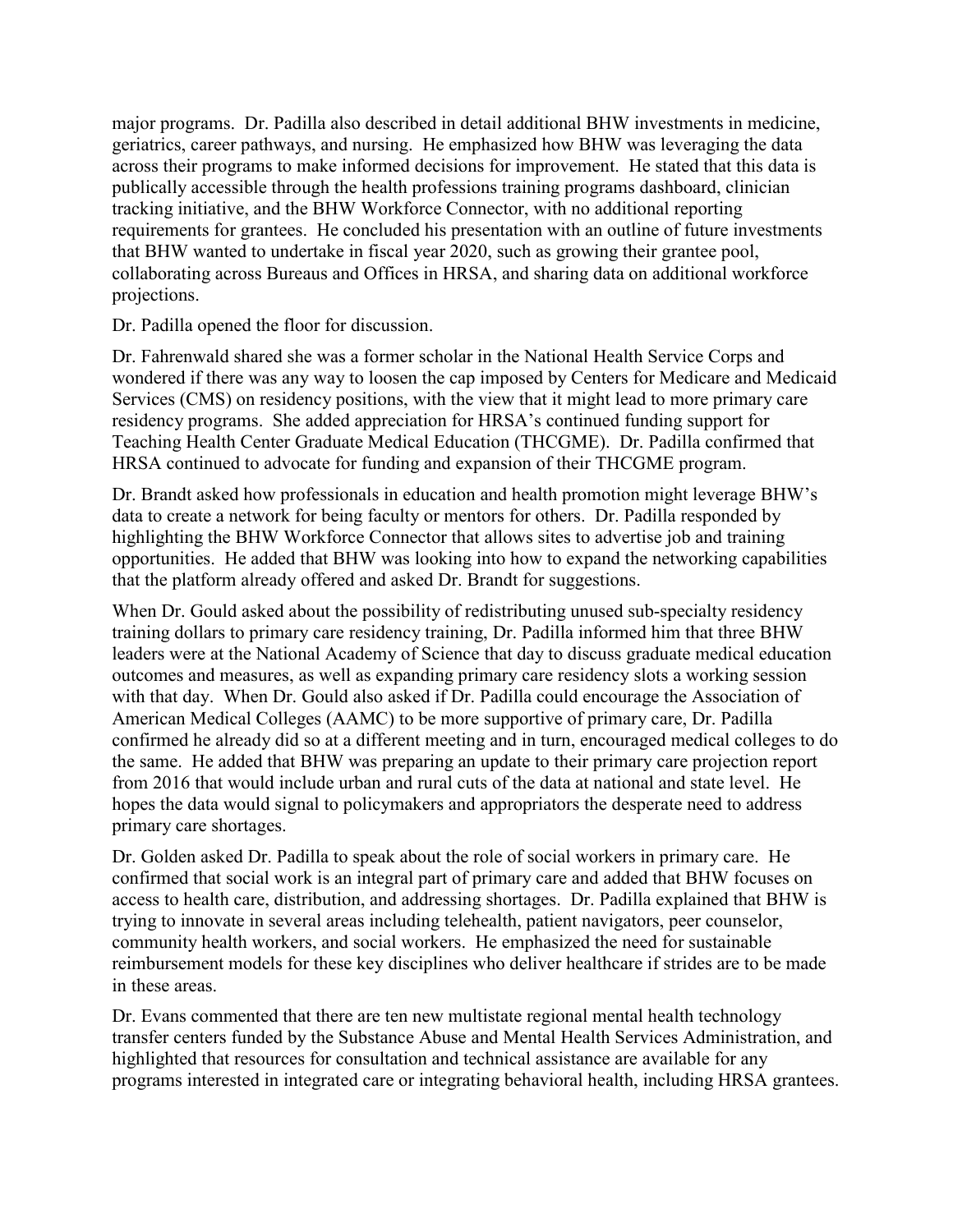This concluded the question and answer portion of Dr. Padilla's presentation.

# **Committee discussions on the 18th Report to Congress continued**

The Committee resumed discussions and finalized the wording of recommendations in the report. Dr. Weiss shared that Dr. Padilla had asked the Committee to consider what policies might be addressed in recommendation 5. This prompted discussion on what to include in the recommendation itself or for a paragraph to be added to the main report, and what the impact of the change would be to encourage uptake of the recommendation. The final recommendations agreed upon in the  $18<sup>th</sup>$  Report are as follows:

The ACICBL recommends that HRSA Bureau of Health Workforce (BHW) Notices of Funding Opportunities (NOFOs) require grant recipients to

- 1. Educate students, faculty, practitioners, the direct care workforce, patients, families, caregivers, and the community at large to understand the availability and utility of population and public health data in identifying risk factors for and root causes of disease and health disparities in pursuit of health equity.
- 2. Recruit, train, and retain the health workforce to work with the community at large to analyze population health data to identify risk factors and root causes that contribute to disease and health outcomes.
- 3. Identify and/or develop and implement evidence-based interventions and promising practices that address identified risk factors and root causes to improve health status and outcomes among rural, underserved and at-risk populations.
- 4. Evaluate and translate the effectiveness of evidence-based interventions and promising practices that address identified risk factors and root causes in order to improve health status and outcomes among rural, underserved and at-risk populations.
- 5. Disseminate population health knowledge, evidence-based interventions, and promising practices to improve health and eliminate disparities in rural, underserved and at-risk populations. This may be done through Health Resources and Services Administration training programs, and/or developing a clearinghouse, via social media for example. The ACICBL further recommends that agencies review their policies and ensure they promote the inclusion of population health at the nexus of primary health care delivery and public health.

Mr. Stevens conducted a vote and the report was unanimously adopted by the Committee as final for publication, pending the acknowledgments section, which Dr. Weiss indicated would be completed internally and signed by Dr. Kennedy as immediate past chair of ACICBL.

# **Committee discussions on the 19th Report to Congress**

The ACICBL deliberated different ideas for the  $19<sup>th</sup>$  Report in a brainstorming session. When the topic of preceptors arose, Dr. Weiss referred the Committee to the ACICBL  $16<sup>th</sup>$  report that addressed some of their concerns, titled *Enhancing Community-Based Clinical Training Sites: Challenges and Opportunities*. She explained that the recommendations in the report were largely not implemented.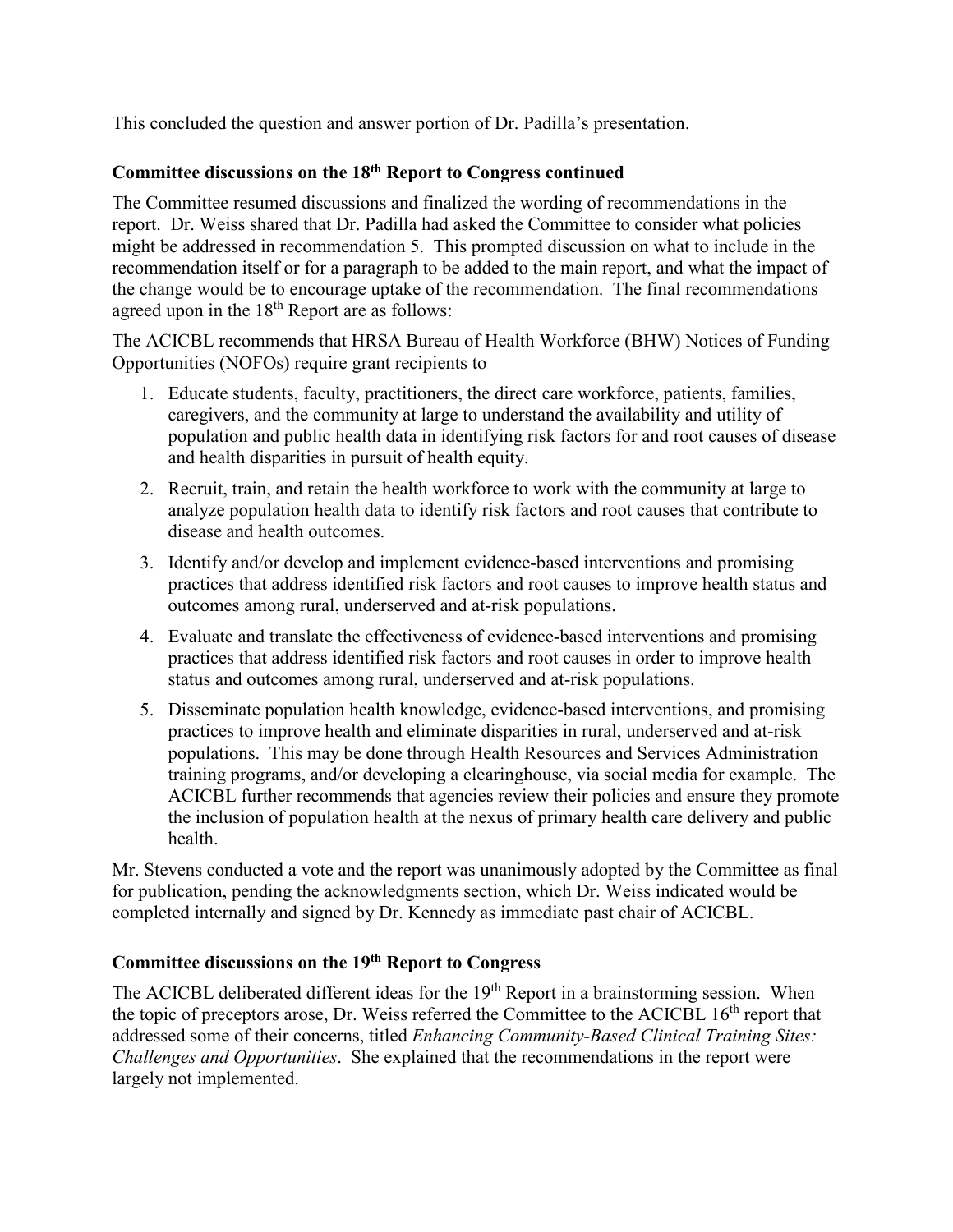In general, the Committee decided to include cultural competency training addressing the needs of rural and underserved populations as a component throughout all ideas and considered adding some information expanding  $16<sup>th</sup>$  report recommendations regarding preceptors. Dr. Weiss facilitated discussions to consolidate all the ideas presented from the brainstorming session into six potential topics for consideration, specifically:

**Topic 1.** *Payment reform to support interprofessional team-based care and integrated health/behavioral health and social services (social care).* This topic would explore Medicare reimbursement for interprofessional primary care providers and its impact on workforce development in disciplines beyond physician assistants and physicians. It would also include information about how the government pays for training in graduate medical education, and potentially involve advisory committees from the Centers of Medicare and Medicaid Services.

**Topic 2.** *Institution-based influences on career choice.* This topic would explore how students may experience pushback from others when they express an interest in primary care. Items for consideration included bullying, remuneration, and culture affecting decision to work in primary care.

**Topic 3.** *Primary Care training using Barbara Starfield's concept of Primary Care as a set of functions.* This topic would emphasize the importance of interprofessional teams in sickness prevention in communities, defined within the context of contact, continuity, collaboration, and comprehensiveness of care.

**Topic 4.** *Emerging training models, such as virtual training*. This topic would explore the training needs for paraprofessionals. A comment was made that HRSA already administered at least three programs that statutorily require training for paraprofessionals.

**Topic 5.** *Integrating partnerships to address community influences/social drivers of health.* This topic will explore community-based linkages and in what way that might improve overall community health. An example was given as thinking about how medical students might launch food pantries for patients with diabetes.

**Topic 6.** *Conceptualization of patient complexity across disciplines and practices of primary care*. This topic would explore value-based payment models and risk-adjusted scores in categorization. This stemmed from the thought that clinicians in the field would be paid depending on the highest quality of care provided to the patient, who may exhibit multiple symptoms of illness.

# **Committee discussions on the 19th Report to Congress continued**

The six suggested topics were emailed to members and ten members voted for their top three preferred topics. The top three topics chosen were **1** (six votes), **5** (five votes), and **3** (three votes). By majority rule, the ACICBL 19th Report was voted to focus on *payment reform to support interprofessional team-based care and integrated health/behavioral health and social services.* With the topic selected, Dr. Weiss requested volunteers from the Committee to participate in planning and writing the report, and encouraged members to submit any pertinent articles to herself and Ms. Das to be forwarded to the contracted Technical Writer of the 19<sup>th</sup> report.